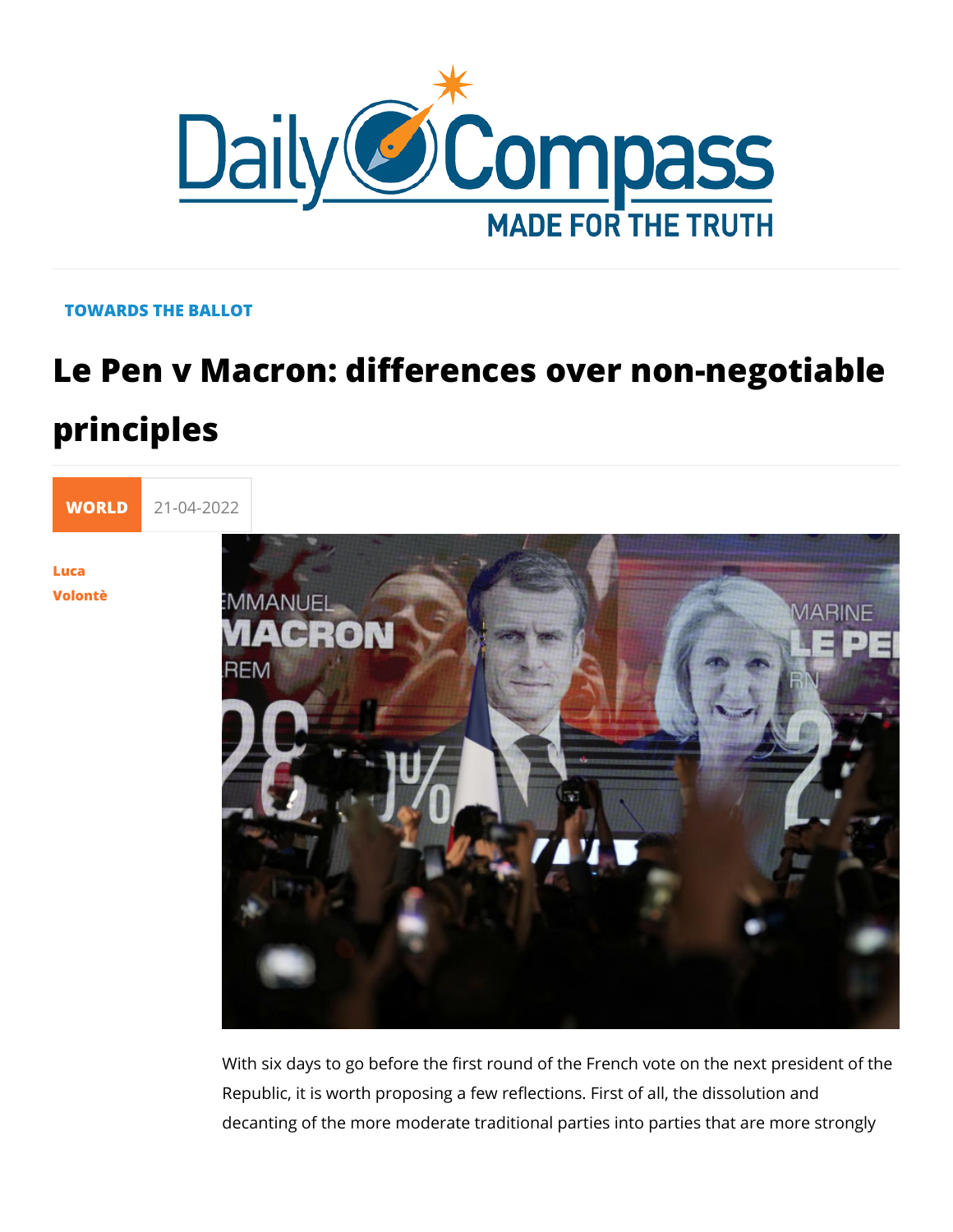identified with certain underlying values or disvalues. The hei even worse, the socialists are disappearing. The foundering with [Pécre](https://www.valeursactuelles.com/clubvaleurs/politique/presidentielle-apres-leffondrement-de-leur-parti-les-republicains-sinterrogent-sur-leur-avenir/)ssheave obtained only a miserable  $4.8\%$  (they had obtaine Fillon in 2017); the Socialists under the leadership of the curr Hidalgo, have fallen down to 1.8% (they had obtained 6.36% w

The reason can only the onatues of the two parties and the elec perception of their proposals continue to appear spineless and for more traditionally original positions of other parties. Thus republicans went over to the new candidate in contention Eric electoral novelty of the first round; another part found itself o Macron. On the other side, the fragmentation of the left-wing I compactness of the socialists (until a few weeks before the vo also in the contest) and the strong left-wing rapdspoolite aal Lyuco Melenchon's neo-communist party  $(+2.6\%$  compared to 2017) com socialist pull-out.

It is well evident that strong Mvaxelruoens represents continuity and stability, Let a Pen a patriotism of change, Zemmouprroands beis seidgathtsyt reckless immigrationism; Melenchon is for a more mubdlil-eedh**6n91**% socfoni**be**y ( Muslim vote) - have been the only winners. After these five ye abuse of the rights and freedoms of the non-negotiable princip values are to some extent orienting (de facto) the electorate a a large part of it in the future. The traditional political familie provide inadequate responses to today's new challenges that t principles of democracy (human dignity, the family, freedom of education, and religion even in the public sphere).

In view of the run-off between Macrontheen & slse Piention of Cathol Families of France has done well tetroa optubleitshbanded nompares the candidates' programmes on "ethically sensitive" issues, as the differences between Macron and Le Pen are very marked on many of the section of the sense is the sense is the t only in a few cases do Le Pen's positions come close to those respects the Christian idea of the person and the common goo

In particular, on surrlog a Peyn wants an absolute ban, Macron him this position but, in fact, with the approval and regulations of he also opens the door to surrogacy. Regarding abortion and i liberalisation, for Macron they are necessary, while Le Pen ref